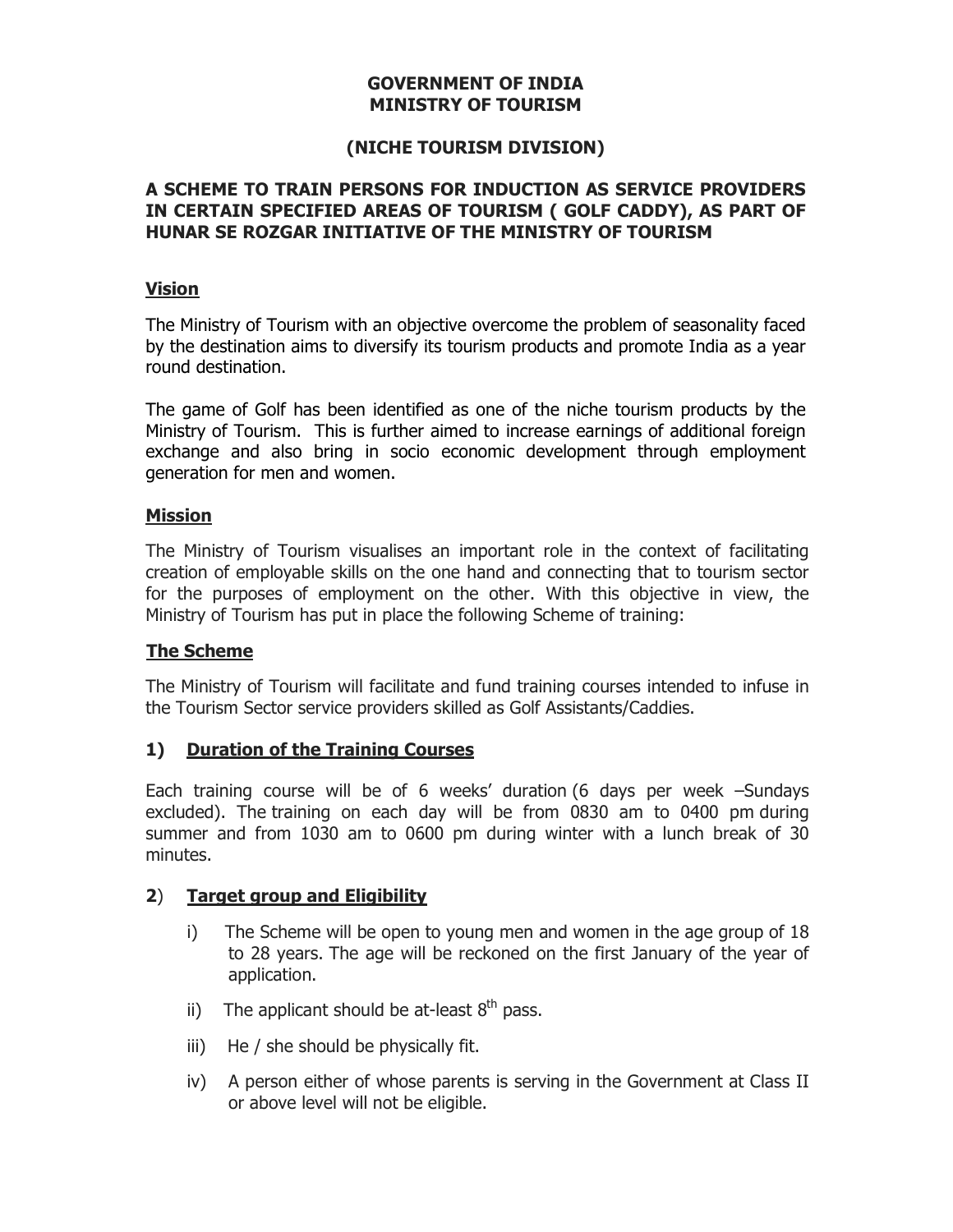- v) A person not belonging to iv) above will be eligible if the income of his / her family is less than the gross salary of Class II level Central Government Officer. The family will be reckoned as comprising father, mother and self.
- vi) The following will be the order of preference within the eligible applicants:
	- a) Applicants belonging to BPL category;
	- b) Non-BPL applicants who are only  $10^{th}$  pass;
	- c) Applicants not belonging to a) or b).

# **3) Implementation of the Scheme**

The Scheme will be delivered by the Women' Golf Association of India (WGAI), a constituent body of Indian Golf Union or any other organisation as identified by Ministry of Tourism, as part of the larger initiative of the Central Ministry of Tourism, titled 'Hunar Se Rozgar Tak'. The WGAI/identified organisation will conduct the training courses at golf courses short listed in consultation with the MoT. It will send periodic implementation reports to the MoT for reviewing the progress and further streamlining of the programme, if necessary.

# **4) Training modules / contents**

The WGAI/identified organisation will firm up the training module / contents for the training course in consultation with and recommendations of the area / subject experts. The modules / contents so firmed up will need to be endorsed by the MoT before being given effect to. The training course will include a component for bringing up the trainees on etiquette and behaviour.

# **5) Intake and selection of trainees**

The WGAI/identified organisation will be responsible for selecting the trainees through an open press advertisement. A class will take 40 trainees. The Scheme has an inclusive nature. In case the number of eligible candidates exceeds the requirement of a batch, and there is a requirement of additional batches, the WGAI will concurrently or in phases run more batches. In case of phasing, the scheduling of candidates between batches will be on first-cum-first admitted basis. The WGAI will maintain a register of applications which will also indicate the date of receipt of each application.

# **6) Certification**

Each trainee must have at least 80% attendance so as to be eligible for taking endof-the-course test. The test will be conducted by two external experts who will be nominated by the WGAI. The certificate will be awarded jointly by the MoT and WGAI/identified organisation.

# **7) Sanction of the training courses**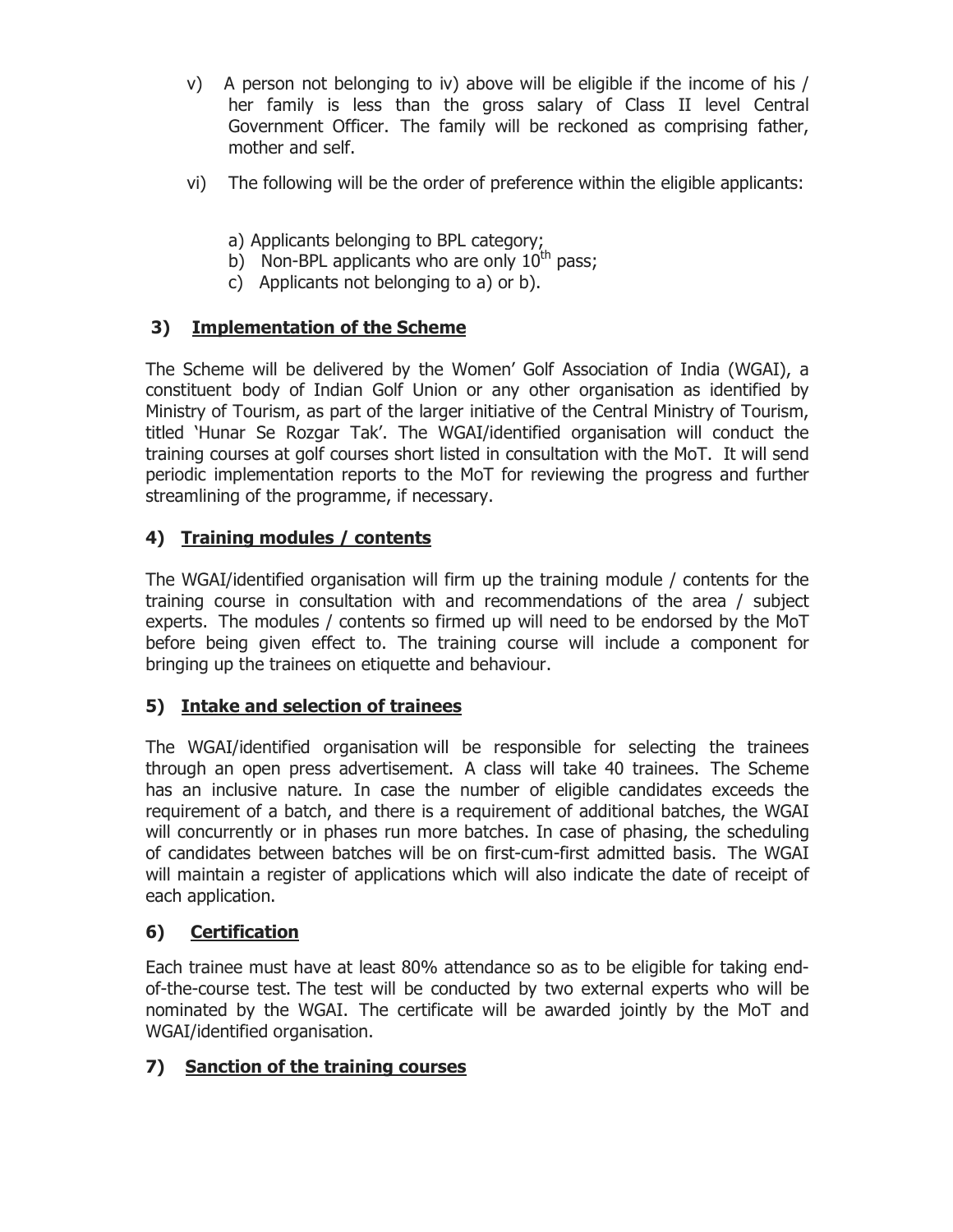The WGAI/identified organisation will finalize an annual programme of training in consultation with the Central MoT. **The effort will be on a pilot basis to begin with and will be conducted at golf courses located in Delhi.** 

## **8) Funding of the Scheme**

The Scheme will be funded by the Central Ministry of Tourism to cover the core cost of training, certification, lunch and nominal stipend to the trainees, and administrative arrangement as per the standard norms. The funds will be placed at the disposal of the WGAI/identified organisation subject to the following:

- a) Based on the finalized annual programme of training, the Central Ministry of Tourism will pay in advance 80% of the assistance admissible to the WGAI; and
- b) The balance payable, limited to 20% of the assistance sanctioned, will be released on receipt of utilisation certificate from the WGAI.

 The WGAI/identified organisation will be responsible for rendering utilisation certificates to the MoT in respect of funds paid to it under the Scheme.

### **9) Training cost**

### a) **Module Development**

The WGAI/identified organisation will draw up a panel of three experts. The panel members will reach a convergence on contents largely through an on-line inter-face and a meeting finally to conclude the effort. The WGAI/identified organisation will exercise due prudence and economy in expenditures in this regard so as to ensure that the expenditure on the development of a module is kept at minimum. This will also include the cost of travel by and connected hotel stay of the panel members and payment of honorarium to them.

### b) **Finalization of Evaluation and Empanelment Criteria**

 The WGAI/identified organisation will draw up panels for the purpose.

### i) **Recurring Cost per trainee**

The following is the estimated cost per trainee (at a maximum)

| ī. | Training fees                              | Rs.4000/- |
|----|--------------------------------------------|-----------|
|    | Course material                            | Rs.1000/- |
| 3. | Certification fee                          | Rs.500/-  |
| 4. | Tool kit                                   | Rs.400/-  |
| 5. | Lunch @ Rs. 70 per day(excluding Rs.2520/- |           |
|    | Sundays)                                   |           |